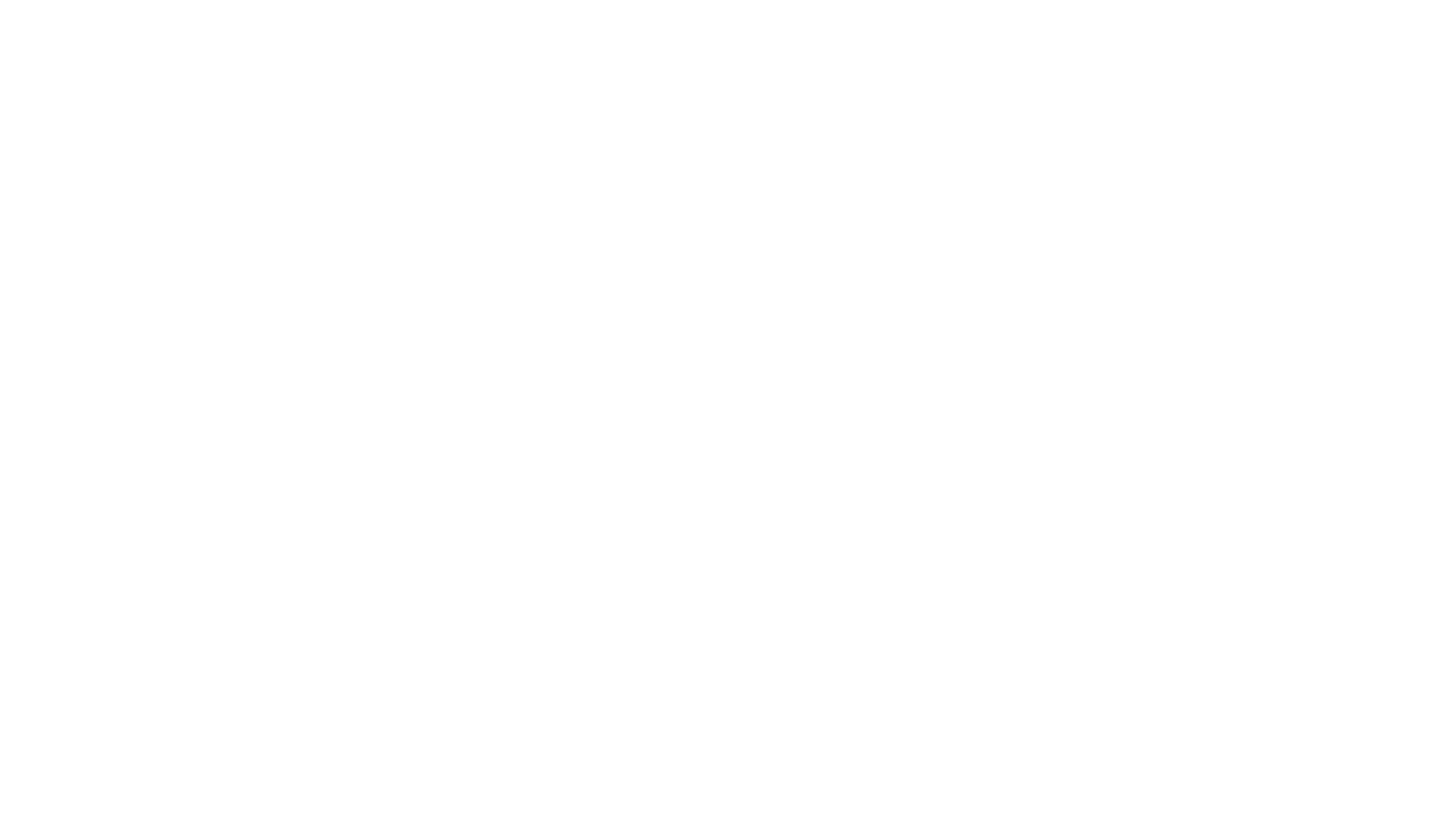# **FOOD FOR THOUGHT...**

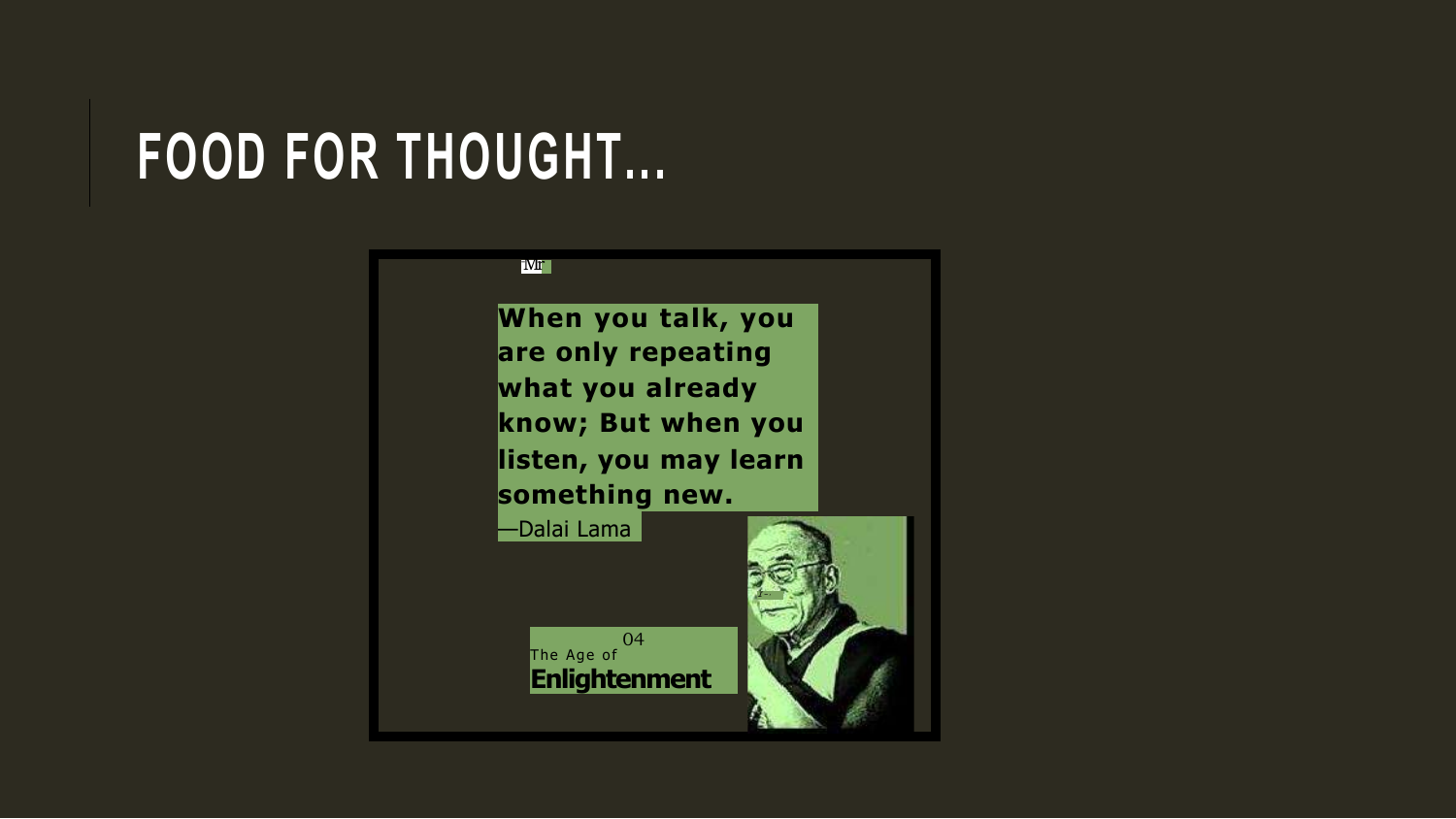# WHAT DOES CET STAND FOR?

**CET C**- CREATING

- **E** EXCELLENCE
- **T** TOGETHER



Three Main Goals of CET

- 1. Quality of Life
- 2. Quality of Service
- 3. Organizational Framework

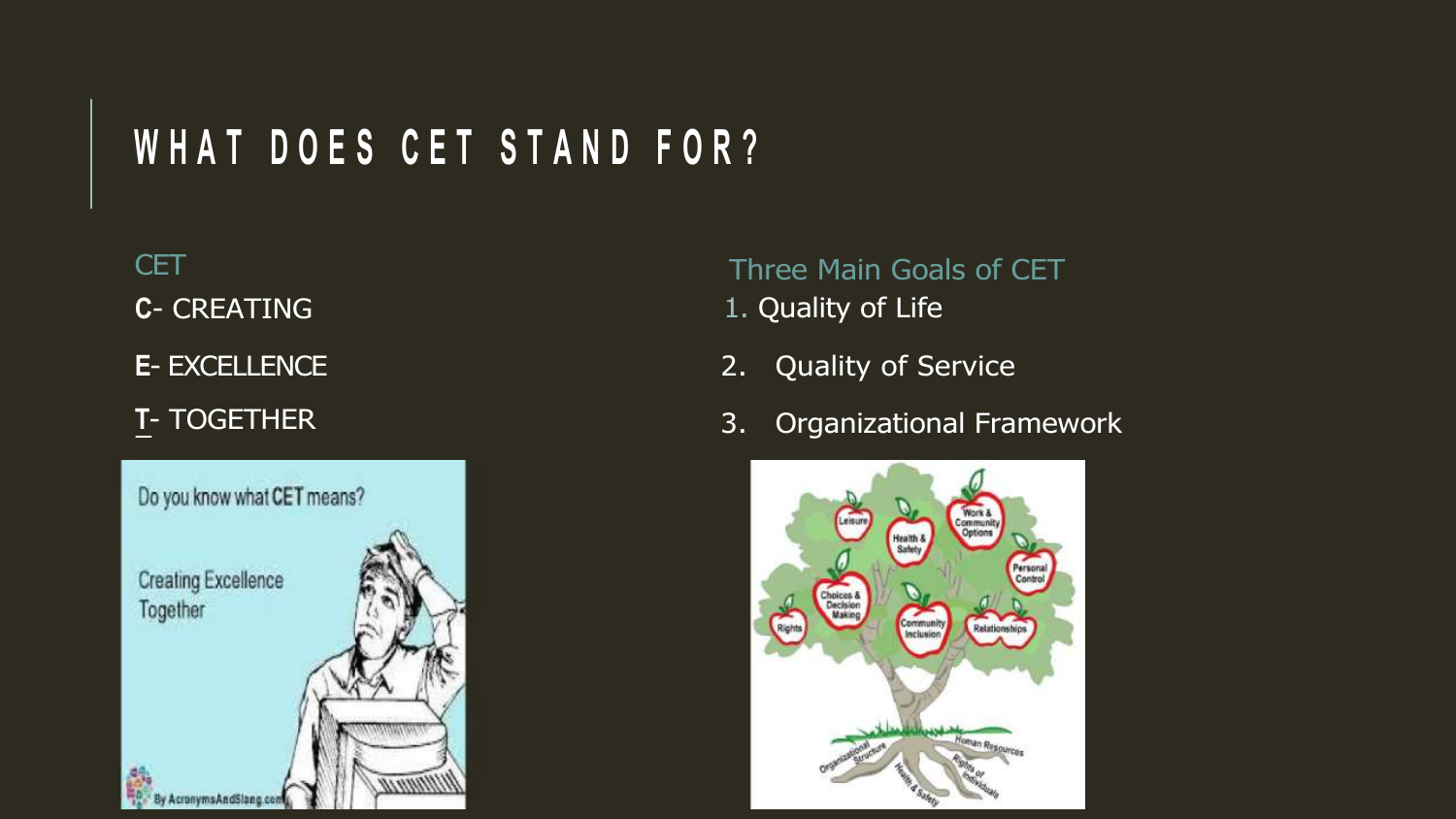### **C R E A T I N G E X C E L L E N C E T O G E T H E R**

"Creating Excellence Together (CET) is the only accrediting standards in Alberta that were created for Albertans with developmental disabilities in consultation with individuals with developmental disabilities, their families, guardians and staff. As a result, CET addresses all of the aspects of life that are important to people who receive services in Alberta. The CET Standards have become the provincial benchmark for assessing the three primary components of an organization's operations" (ACDS, 2015).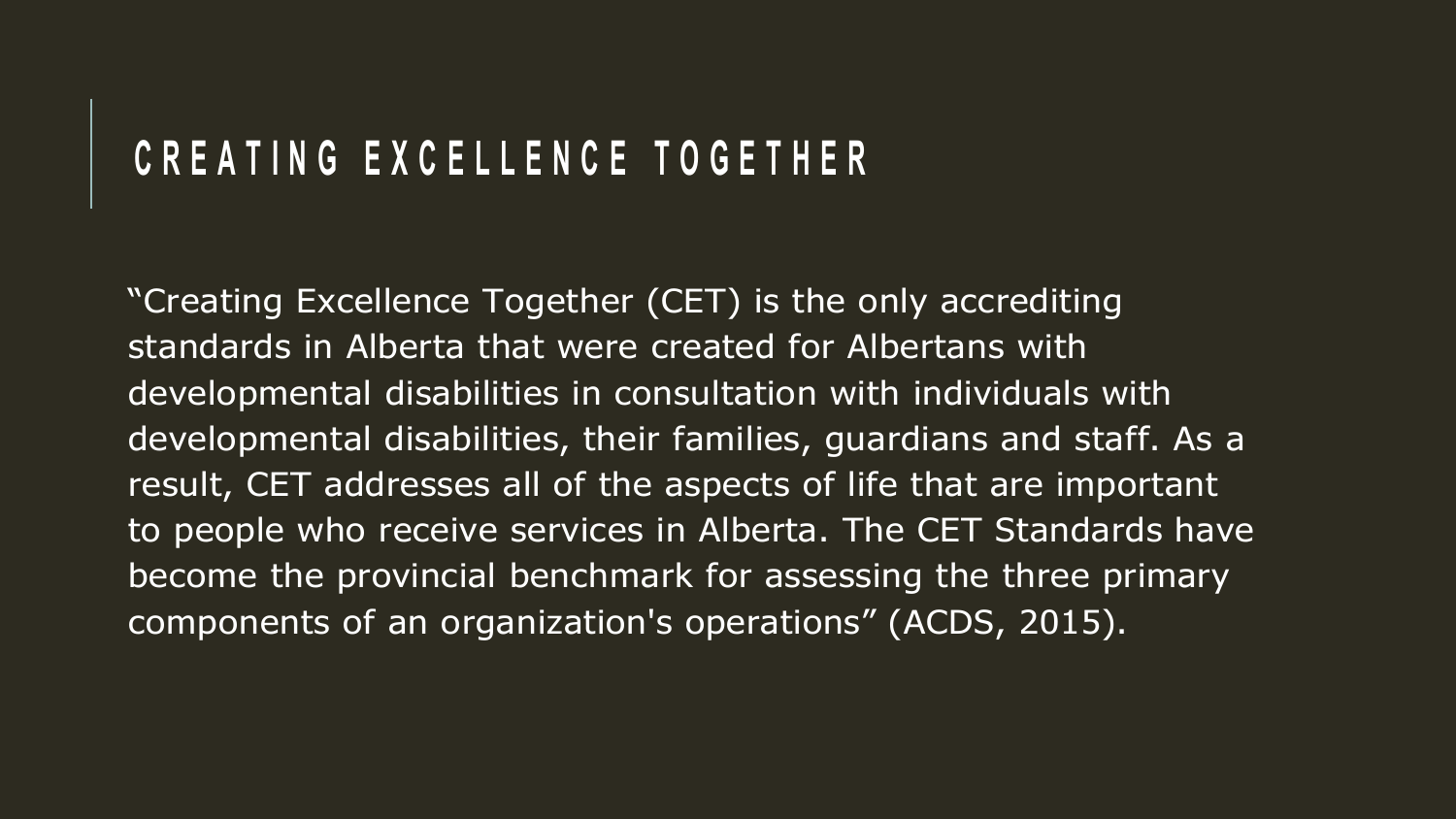## **C R E A T I N G E X C E L L E N C E T O G E T H E R**

o **The Alberta Council of Disability Services (ACDS)** began talks in the early 1970's in the hopes of ensuring services were consistent and meeting the standards put forth to them.

o"**CET was based on the belief** that standards should be developed in partnership with the community sector and measured using a review system conducted by experienced management-level workers in the field" (ACDS, 2015).

oToday **ACDS has published a manual of mandatory standards** and expectations for quality service.

o"ACDS introduced the **mandatory standards** to address the requirements **surrounding positive and restrictive procedures**" (ACDS, 2015).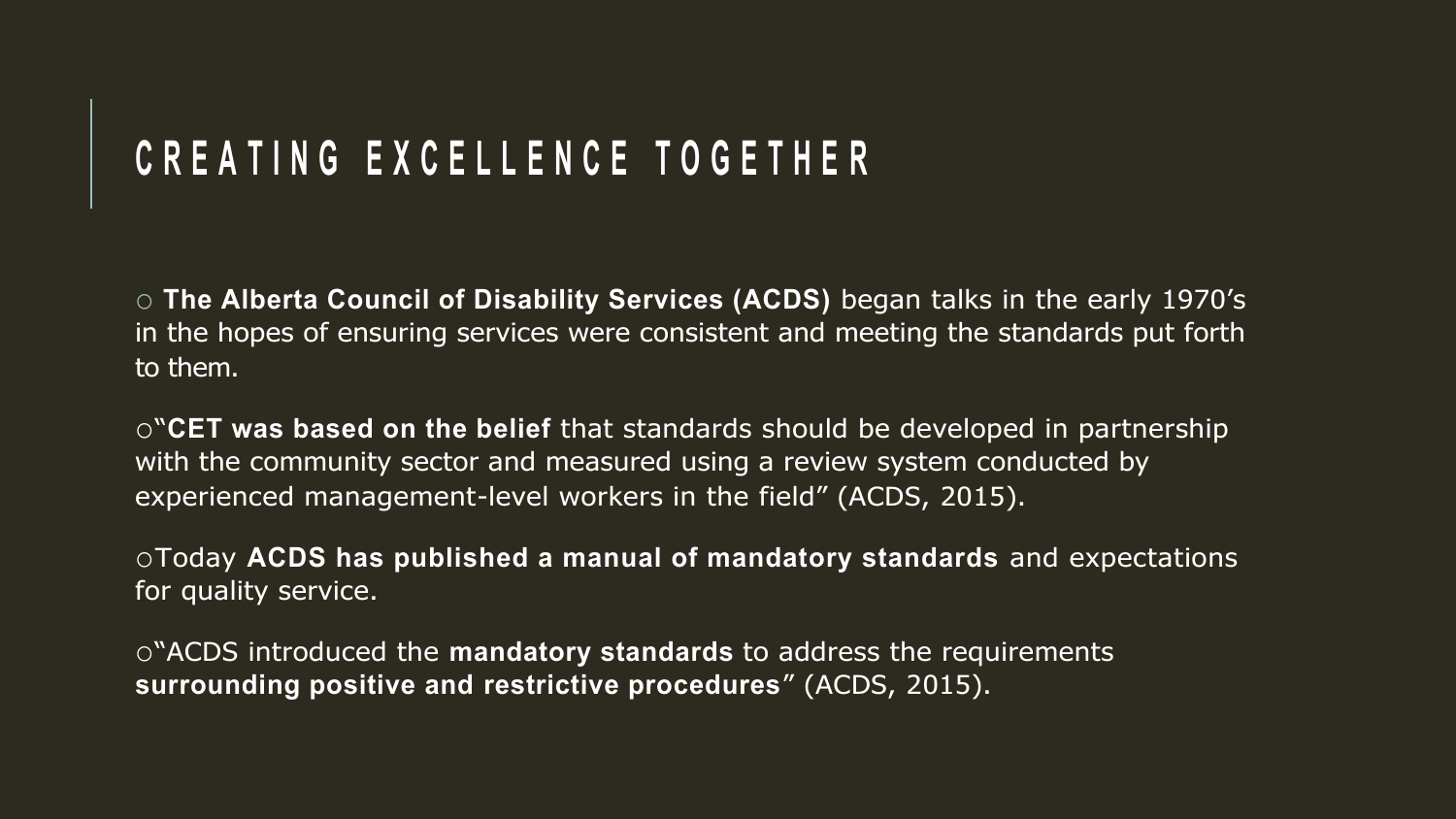## **C R E A T I N G E X C E L L E N C E T O G E T H E R C O N T ' D**

o **ACDS eventually partnered with PDD** (Persons with Developmental Disabilities) and together they created the CET standards used today.

oIn **1999 the CET standards were published** and began to be **implemented** in order to be a certified/accredited service (ACDS, 2015).

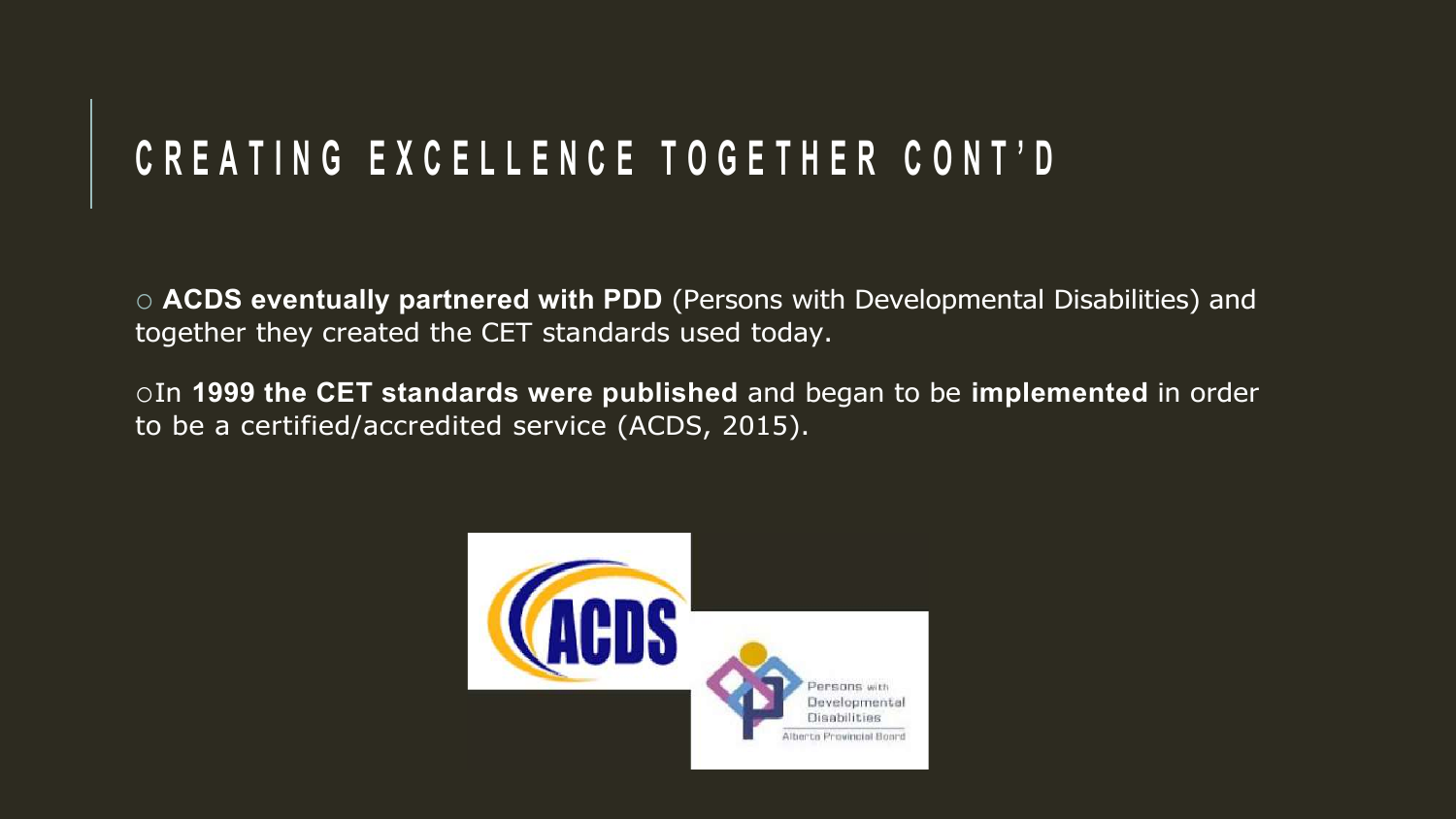# WHY IS IT IMPORTANT TO BE ACCREDITED?



- oPromotes Risk Management
- oHelps Providers/Funders Increase Knowledge
- oEnhances Professionalism Within the Field
- oBoosts Morale and Self-esteem
- oGenerates Enthusiasm and Excitement
- oEncourages Ongoing Training
- oThe Higher Levels of Accreditation Help Providers Be Leaders in the Field
- oThe Higher Levels of Accreditation Can Be Used as A Marketing Tool

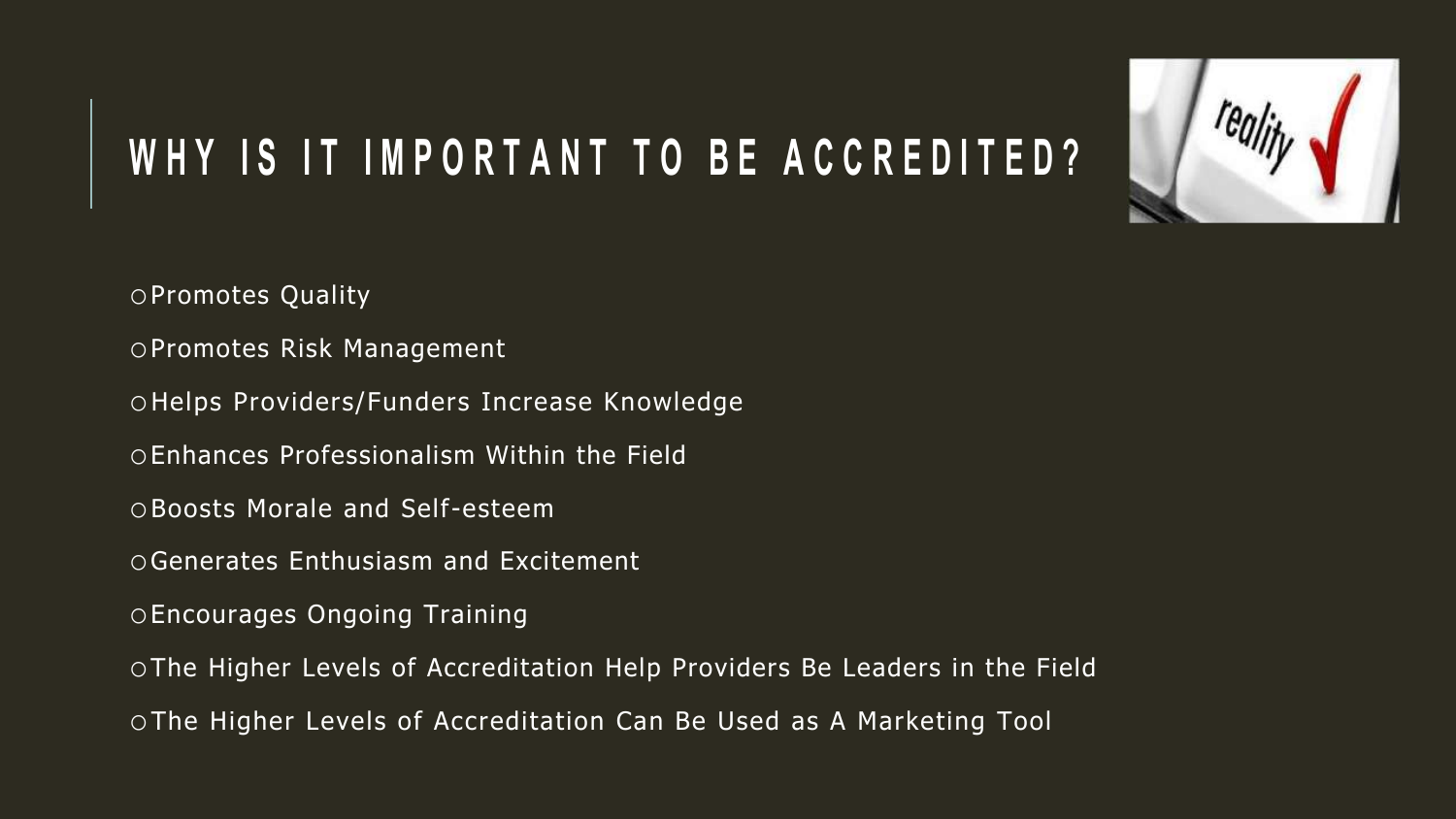# **F O R T H E V I S U A L L E A R N E R S**

QUALITY OF LIFE -> The Apples the bountiful fruit on the trees. We want everyone's tree to be abundant with apples.

QUALITY OF SERVICE -> The Branches of the tree. These branches provide support and nourishment to the apples, to help the apples grow and be healthy.

ORGANIZATIONAL FRAMEWORK -> The Roots and Base of the tree. The roots as well help to provide support and nourishment to the Apples and Branches but also help keep the tree alive, flourishing, and supported/standing.

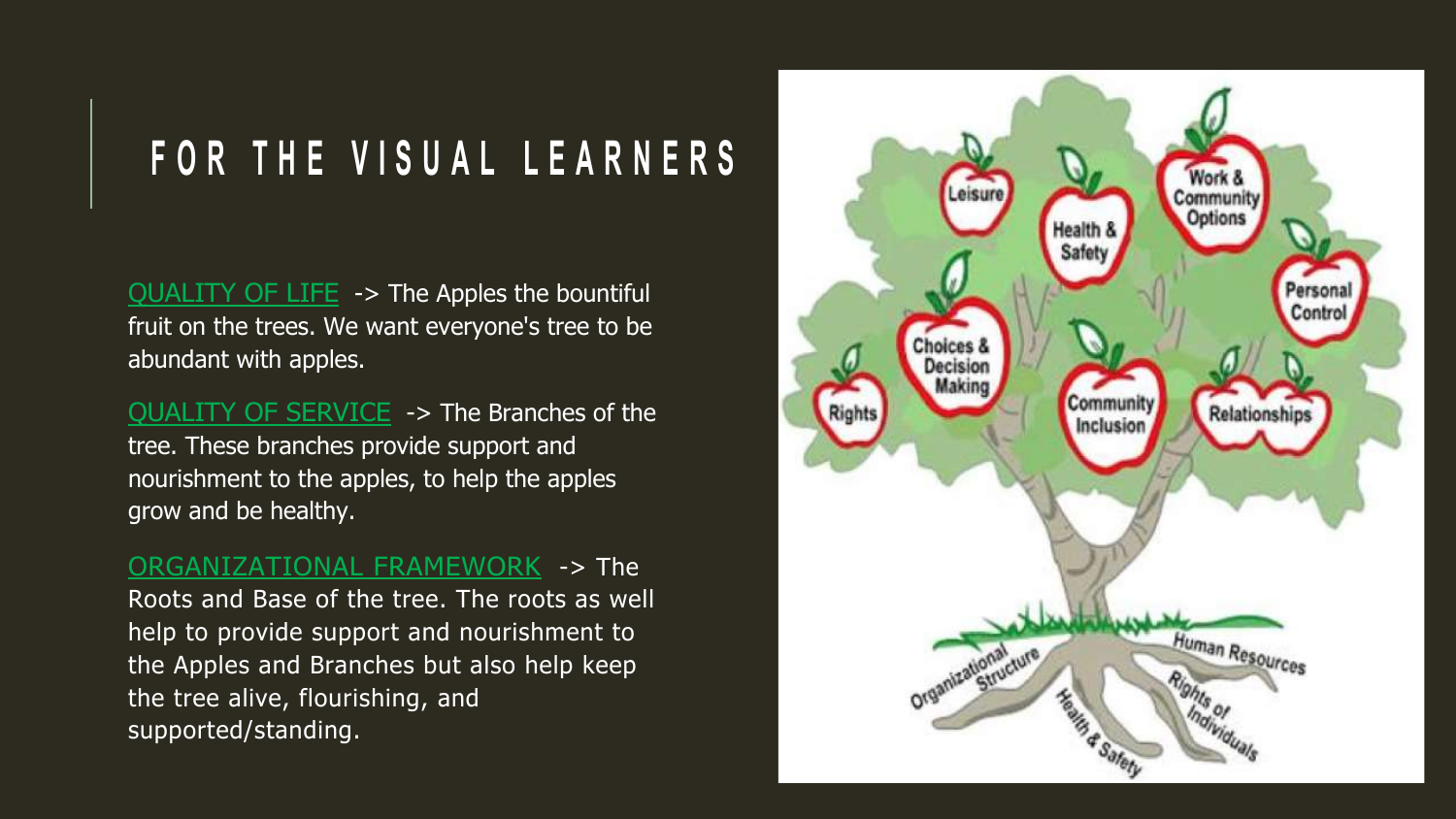# **QUALITY STANDARDS THAT EVERYONE HAS THE R I G H T T O**

Right to a quality **home**  Right to have **choice**  Right to have **relationships**  Right to **respect**  Right to have **rights**  Right to have **control** in ones life Right to be able to go into the **community** and be a part of ones community Right to be employed and **work**  Right to **leisure** and time for enjoyment Right to be **healthy** Right to be **safe** 

Right to **not be abused** by others and the responsibility to not abuse others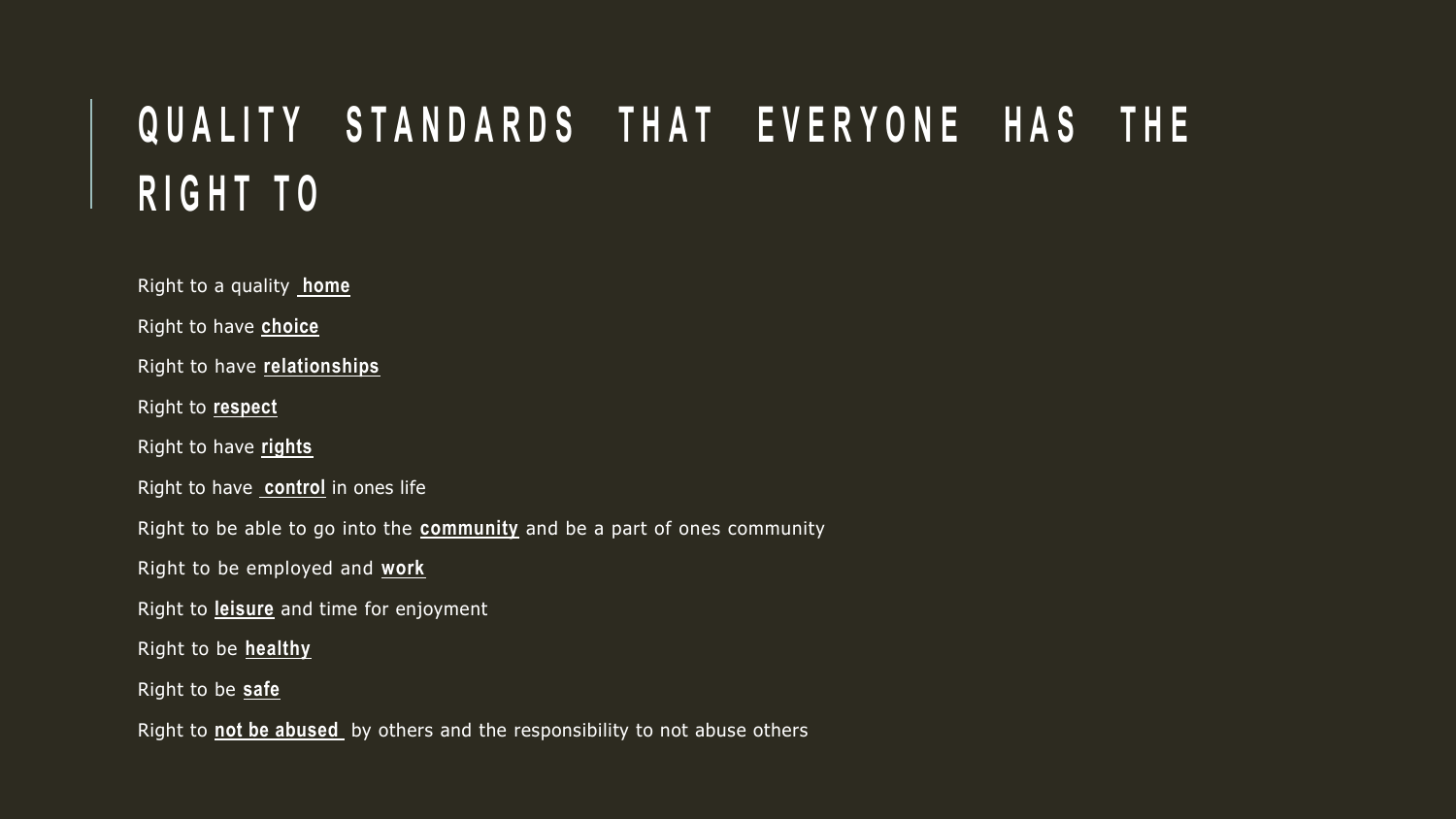### **Q U A L I T Y O F L I F E S U R V E Y Q U E S T I O N S ( A B U S E - H O M E -C H O I C E - R E L A T I O N S H I P S -R E S P E C T - R I G H T S - C O N T R O L - C O M M U N I T Y - W O R K - L E I S U R E - H E A L T H - S A F E T Y )**

#### **INDIVIDUAL (CONSUMER)**

- 1. Are you included in the decisions in your life? (CHOICE)
- 2. Do you know what abuse is? Do you know where/who you can go to for help? (ABUSE)
- 3. Do you feel safe at home, work, school, program? (SAFETY)
- 4. Do you get to chose how your free time is spent? (LEISURE)
- 5. Do you get enough and/or the right support at work? (WORK)
- 6. Do you get to go into the community and meet people and engage in meaningful activities? Are you supported to take part in events outside of the agency? (COMMUNITY)
- 7. Do you have close friends of your own choosing? (RELATIONSHIPS)
- 8. Do you know what rights you have and your responsibilities in \_\_\_\_\_\_\_\_\_\_\_\_\_ service program? (RIGHTS)
- 9. Do you feel the staff at \_\_\_\_\_\_\_\_\_\_\_\_ respect and support your rights? (RIGHTS)
- 10. Is your privacy respected? (RESPECT)
- 11. Is your personal care done in private? (RESPECT)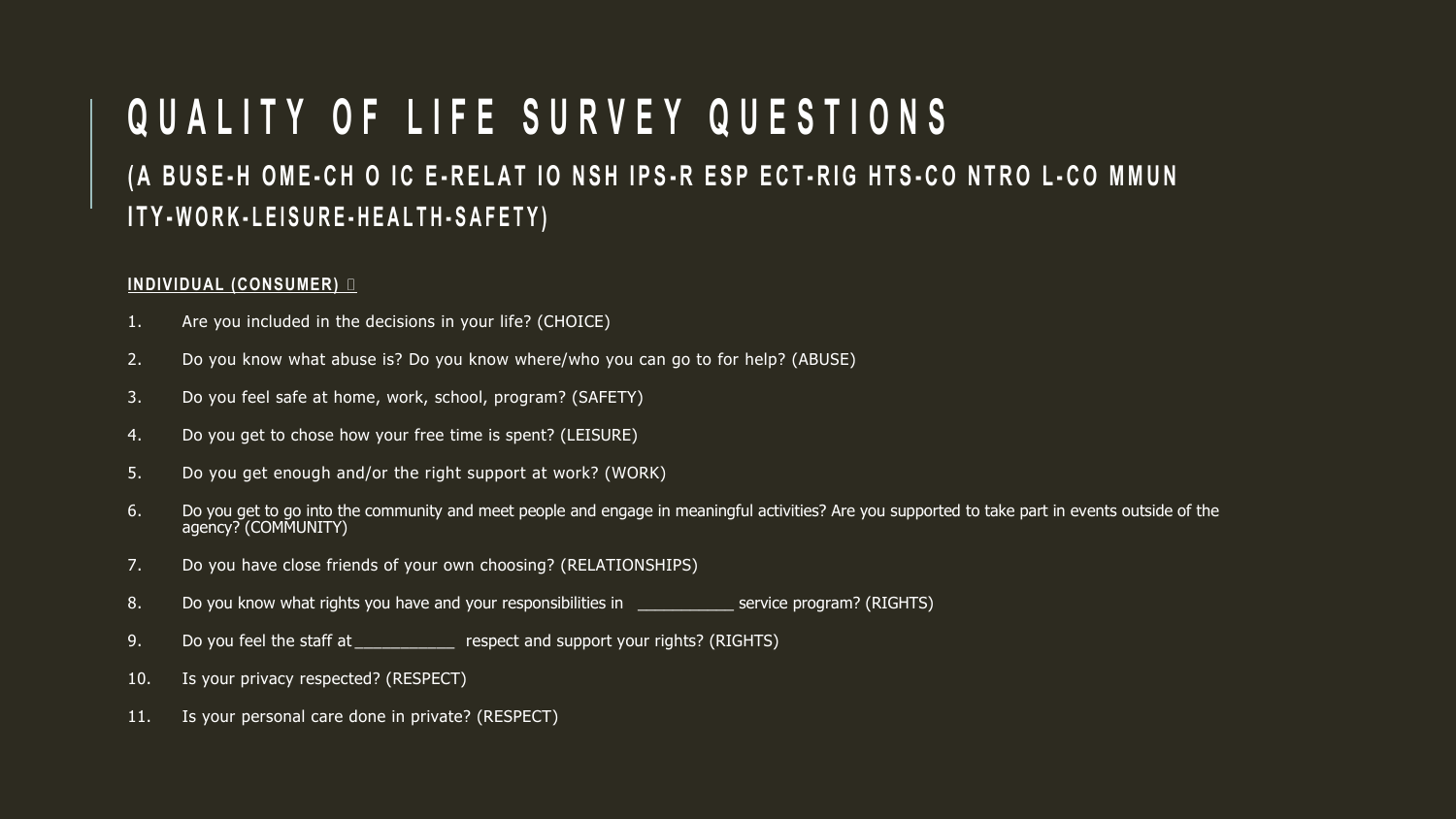### **Q U A L I T Y O F S E R V I C E S U R V E Y Q U E S T I O N S** (ABUSE-HOME-CHOICE-RELATIONSHIPS-RESPECT-RIGHTS-CONTROL-COMMUNITY-WORK-**L E I S U R E - H E A L T H - S A F E T Y**

#### **SERVICE PROVIDER**

- 1. How are your staff trained on how to report /detect/document/prevent abuse? (ABUSE)
- 2. Do all of your restrictives follow CET Standards? (ABUSE)
- 3. How do you support the preferences for living where and with whom? (HOME)
- 4. How do you support your residents home activity choices? (HOME)
- 5. Can you describe one of the group homes, the specifics of what they look like? (HOME)
- 6. What are some of the strategies you use to figure out someone's preferences (likes and dislikes)? (CHOICE)
- 7. Are the individuals given the chance to experience options? (CHOICE)
- 8. How do you respect the privacy of your individuals? (RESPECT)
- 9. How are staff trained to help support clients that are unsafe (have high risk behaviours) on their own? (SAFETY)
- 10. Do staff present clients with options in terms of daily leisure activities? How is this monitored/tracked? (LEISURE)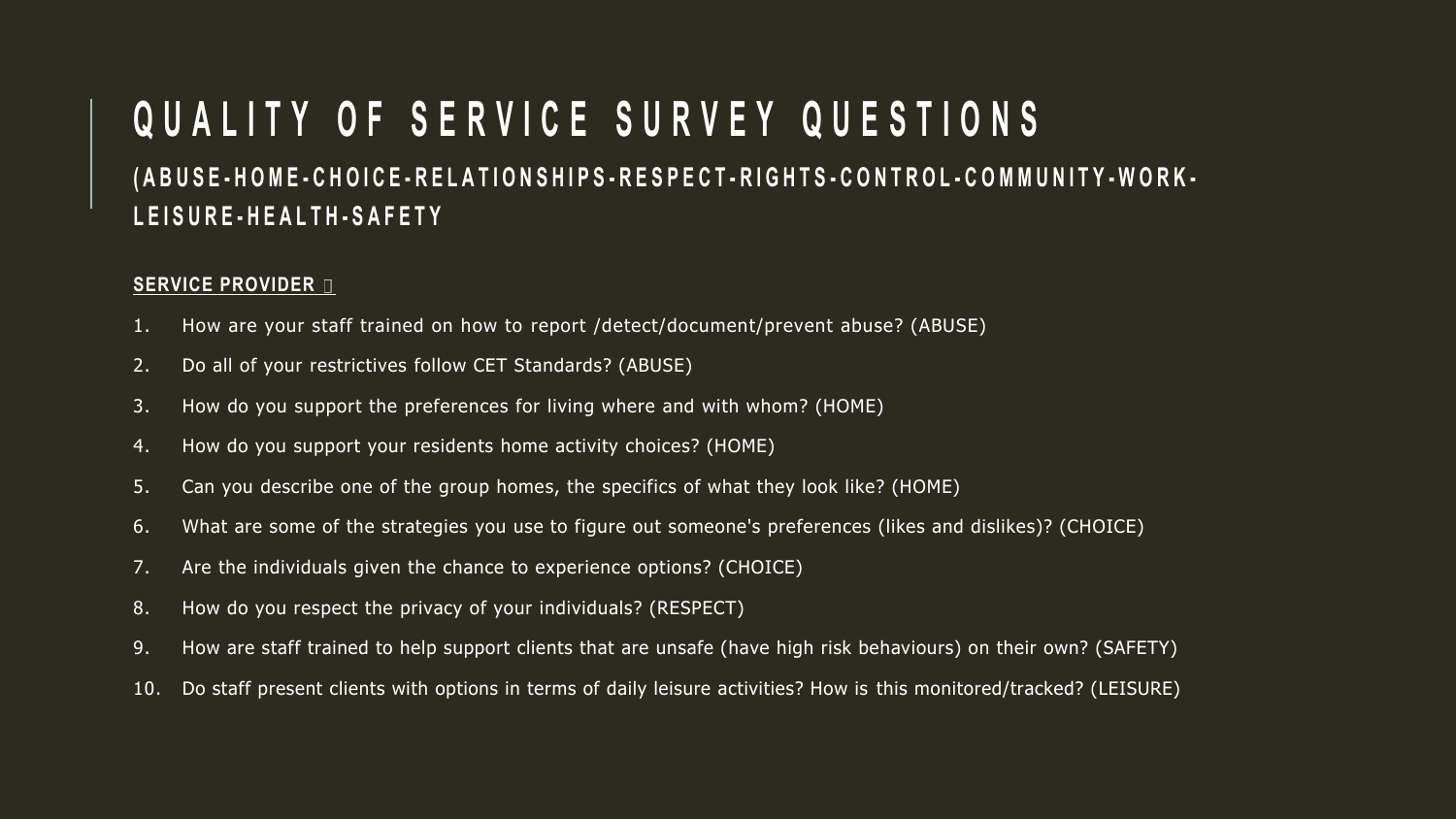# **O R G A N I Z A T I O N A L F R A M E W O R K S U R V E Y Q U E S T I O N S**

(ABUSE-HOME-CHOICE-RELATIONSHIPS-RESPECT-RI GHTS-CONTROL-COMMUN ITY-WORK-LEISURE-HEALTH-SAFETY)

#### **SERVICE PROVIDER**

- 1. What information do you take/collect during the intake process for both clients and employees?
- 2. Are people happy with the intake process? If not what is done?
- 3. What is the agencies involvement in service planning?
- 4. Is there a plan in situations of concern? What would be the plan? Do you know the specifics of the plan? Has the consent process been followed? How are plans changed if they require a change? How long after a restrictive has been used is it until the Guardians are informed?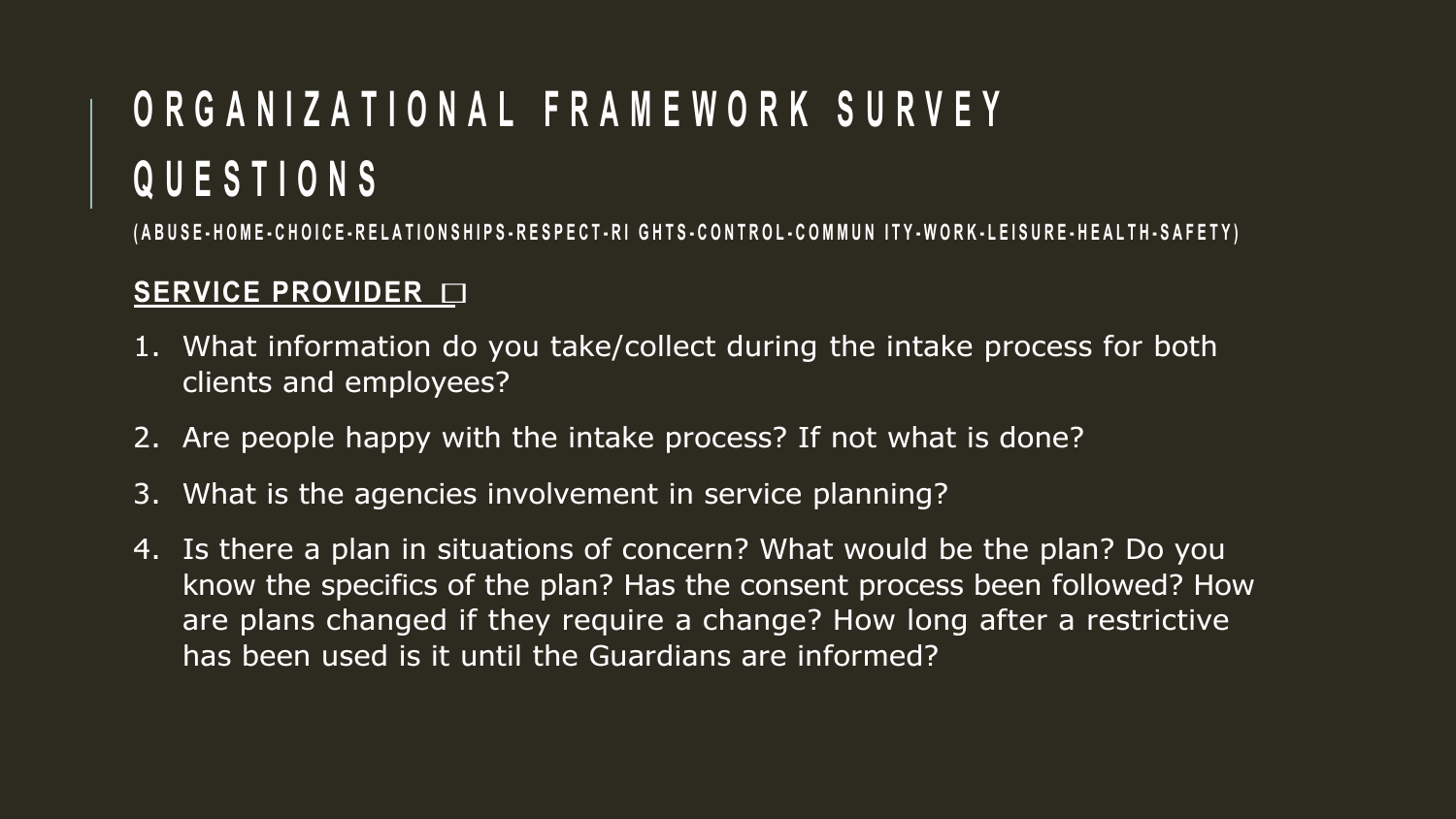# WE WANT THE SERVICE WE PROVIDE TO BE:

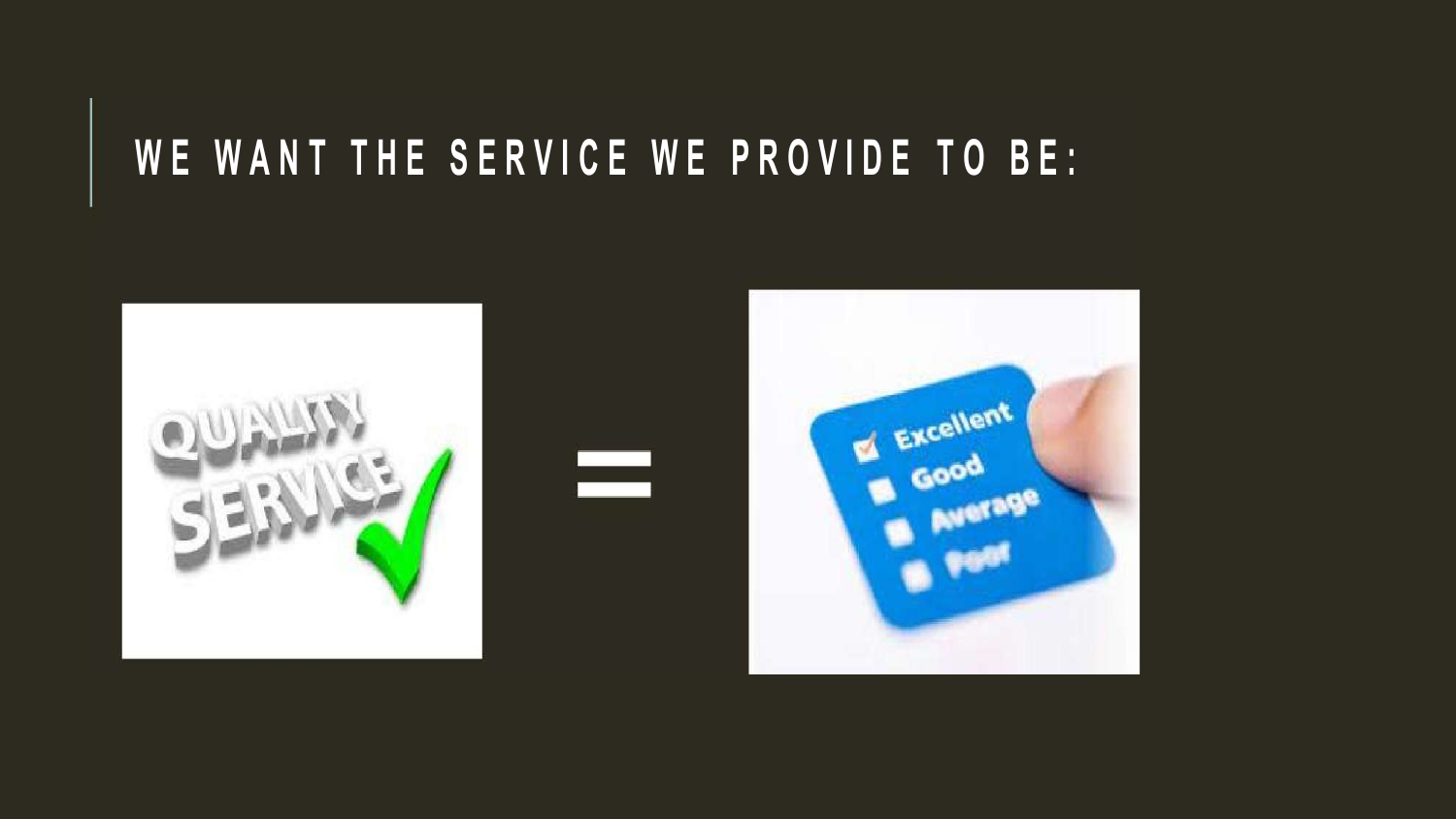# STAFF (ALL INCLUDING CAREGIVERS) FILE REVIEW

#### **Our CET Accreditation happens every 3 years typically in June.**

You will be asked to sign a consent form which allows the CET surveyors to review your fil. If your file is chosen by the surveyor team they will know to have your consent to review your file. Your support with providing updated information for your file and your participation is hugely appreciated.

Things you will be asked to provide for your file if they have expired:

### -**Resume -First Aid/CPR -Criminal Record Check -Medication Administration -Reference Check -CPI or NVCI -Offer Letter -Abuse Prevention Response Protocol -Signed Job Description -Positive Behavioral Supports 1 & 2 -Confidentiality Agreement -Education Credentials -Drivers License 1.2 Constant 1.2 Constant 1.2 Constant 1.2 Constant 1.2 Constant 1.2 Constant 1.2 Constant 1.2 Constant 1.2 Constant 1.2 Constant 1.2 Constant 1.2 Constant 1.2 Constant 1.2 Constant 1.2 Constant 1.2 Con work**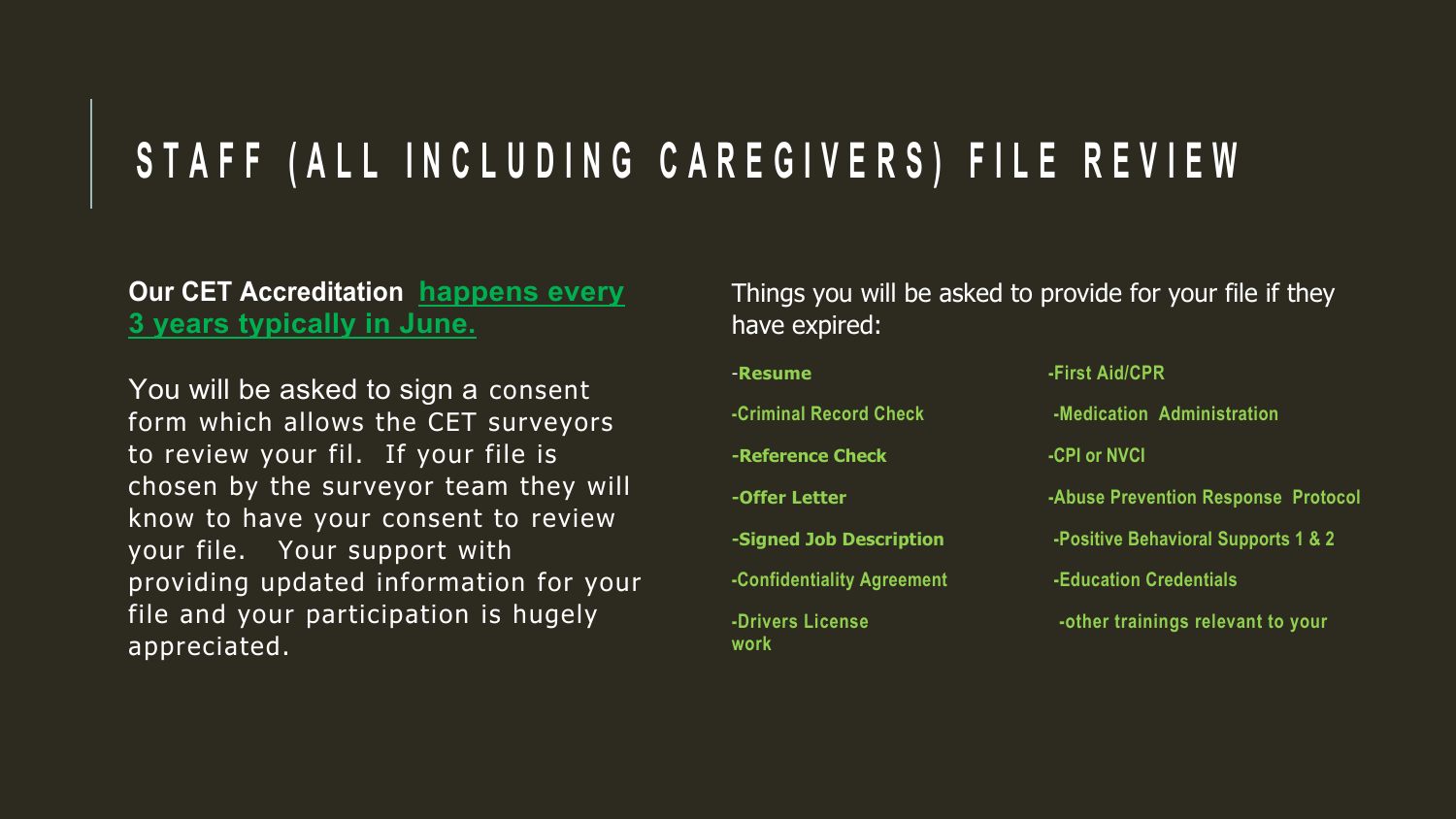# **C L I E N T F I L E R E V I E W**

Is going to be a similar process to the employee file review. We want to make sure individuals files are complete including items such as a Face sheet, ISP, Guardian Service Agreement, Trustee Agreement, Planned Approach, Medical Information, Intake Forms, Consent Forms, etc...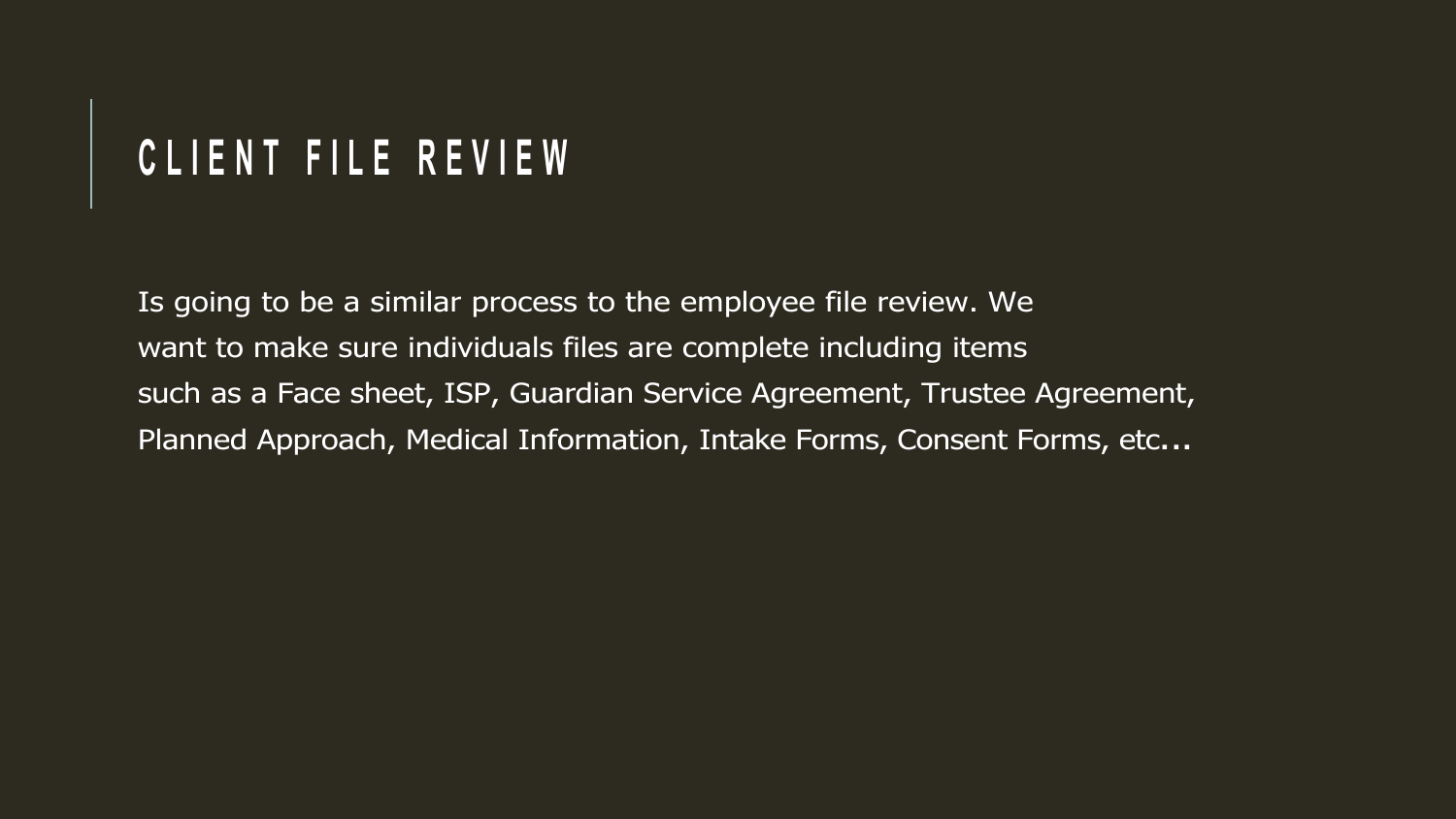

### If you have questions feel free to ask them now or in a forum you feel most comfortable with.